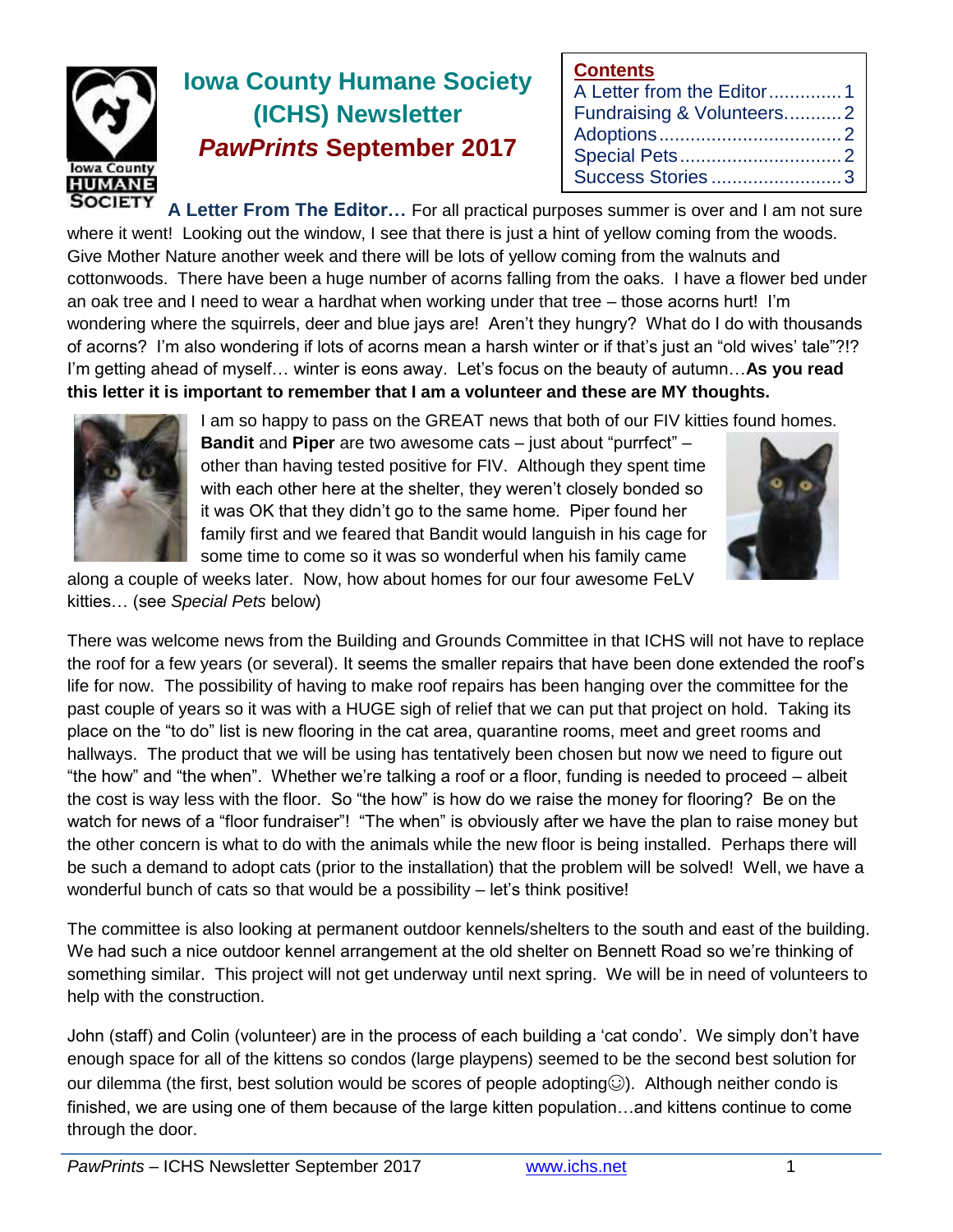ICHS volunteers manned the food booth for a couple of days at the Lands' End Warehouse Sale which was held in early August. There were several pies donated for the sale and I managed to get one of the peach pies for myself (I had no intentions of sharing). When I took the pie out of its box that evening there was a note with the pie. It stated, *"Thank you for purchasing this pie. It will help shelter animals in Iowa County until they find forever homes. Please consider making a donation to this shelter or one near your home. Thank you."* What a thoughtful gesture and such an unexpected delight to find that note. Oh…and the pie was absolutely delicious! **If you have any suggestions or ideas about the content of ICHS PAWPRINTS, please contact me, Terri Davis at [roadhogbiker@gmail.com](mailto:roadhogbiker@gmail.com)**

#### **Upcoming Fundraising Events and Volunteer Needs**

Just a reminder that ICHS is always looking for volunteers to help with the planning and implementation of our fundraisers. Our goal is to have enough volunteers so that each individual would only have to help plan and/or work at one event per year. So, if you would like to get involved with the planning and organizing fundraisers, please contact the shelter for more details. We hope to hear from you!!! Please contact Jen at [outreach@ichs.net](mailto:outreach@ichs.net) or 608-935-1381 if you'd like to help!

**Tails and Trails 5K/10K Fundraiser on October 15th at Blue Mounds State Park:** We are in need of both volunteers and participants for this event! Special offer (through 9/30): Friends and family of the Iowa County Humane Society receive \$10 off registration for any event! Simply enter the code FRIENDS10 at checkout for \$10 off registration. For more information on participating and to sign up, please visit www.madcitycanicross.com. If you are interested in volunteering, please contact Jen at [outreach@ichs.net.](mailto:outreach@ichs.net)

**Canine Good Citizen: It's that time of year again!** ICHS will be holding Fall 2017 CGC classes on Saturdays of October (10/7, 10/14, 10/21, and 10/28). The classes will be every Saturday of the month from 1PM to 3PM with the certification test on the last Saturday (10/28). The cost for this session is just \$60. Sign up now by calling our office at 608-935-1381 or stopping by the shelter, spots are limited and fill up fast!

| July        |          |          |             | <b>August</b> |             |           |             |
|-------------|----------|----------|-------------|---------------|-------------|-----------|-------------|
| <b>Cats</b> |          |          | <b>Dogs</b> | <b>Cats</b>   |             |           | <b>Dogs</b> |
| Wendell+    | Harlem*  | Hobbs*   | Tinkerbell  | Simba*        | Giselle     | Chauncey* | Khloe       |
| Zee+        | Leon     | Sunshine | Carl        | Twink*        | Gary*       | Carlisle* | Teddy       |
| Clovis+     | Murphy   |          | Jasper      | Desta*        | Loganberry* | Maggie*   | Lil Bit     |
| Mert+       | Nolta*   |          | Marli       | Kiara*        | Marion*     | Shiva*    | Meadow      |
| 7 Kittens+  | Ansonia* |          |             | Harold*       | Joyce*      |           | Kodiak      |
| Noho*       | Kovu*    |          |             | Brooklyn*     | PiperO      |           | Mishka      |
| * - kitten  |          |          |             |               |             |           |             |

#### **July and August Adoptions**

**\*** - kitten

© - denotes animal has been at ICHS for over a year/has special needs/or is elderly

+ - Transferred to Angel's Wish

## **Special Pets**

We all know that all animals are 'special' but the animals featured in this section are indeed special. These are 'special needs' animals. The special person/family who adopts one of these animals knows that this may/may not be the long-term relationship which we hope for when we open our hearts and homes to a new family member. These animals 'forever homes' with us may be just for a short time before they move on…But, nevertheless, these animals need a home and a loving family just as we all do. Are you possibly the family that could provide a home for one of these animals? If not, do you know of a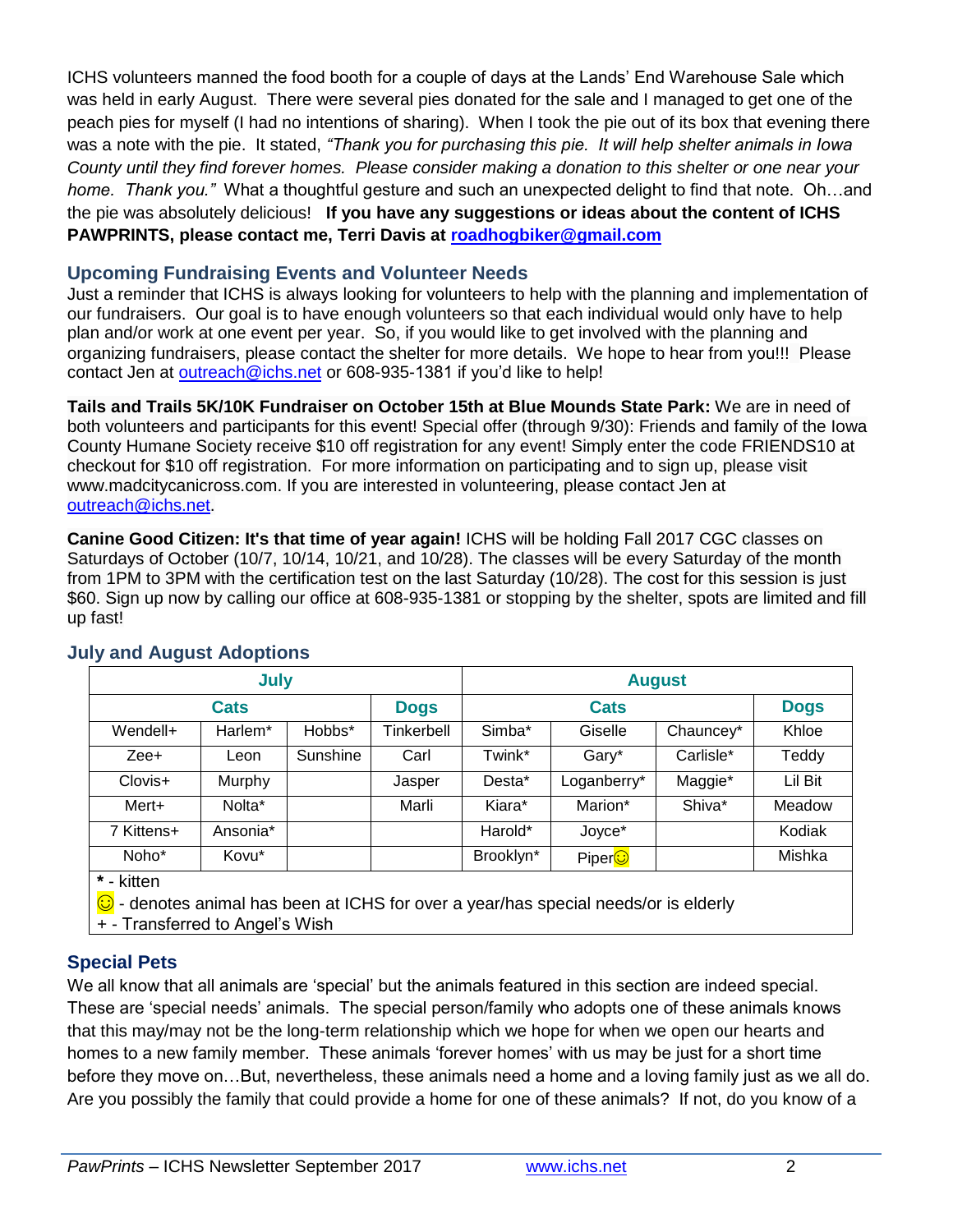family who could provide a loving home for these animals? If so, please come out to ICHS and find out more about these animals from the ICHS staff.

## **FIV Kitties**

As stated earlier, ICHS has NO FIV cats at the moment – WONDERFUL news!

## **Cleo, Cheerio, Gallagher and Johnny - FeLV Kitties**



**Cleo** and **Cheerio** are both about a year old and have been at ICHS since last fall. Cheerio and Cleo are 'roommates' so if YOU are looking for a pair of young kitties that will entertain YOU as well as each other, come and get to know these two youngsters. Both of these 'best friends' are extremely playful. Cleo is the "cuddler" of the two. She is a very petite kitty so she may have some more growing to do or perhaps she will always be petite – either

way she is a little bundle of joy! Cheerio is growing into a very handsome young gentleman – well maybe not a 'gentle' man as he is still a bit squirmy when he is picked up. Although he is getting better about being held, he needs more "hands on" – that would be where YOU become involved. It would be wonderful if these two could go to the same home.



**Gallagher** has been at ICHS for a couple of months. He is a young Maine Coon mix. He had to be shaved as he was so matted and his hair has not grown in yet. He is a bit unique because he is polydactyl (the extra set of toes) but what YOU will notice first about him is how loving and sweet he is. He gets along well with his roommates. Gallagher has so many "positives" going for him – being of the popular Maine Coon breed, an extra set of toes and a HUGE loving disposition – so don't ignore him just because of his FeLV status.

**Johnny** is a sweet young kitty. He hasn't been with us long and he was quite shy when he first arrived. But that changed quickly – he loves everybody. He sits in the window watching and waiting for people to stop by and spend some time with him. As you would expect (as a young fella) he loves to play. He gets along great with his three roommates (notice Cleo in the picture). If it weren't for his FeLV status, he would have been adopted by now – so don't let



that deter YOU from falling head over heels for this little guy! Take him home and enjoy!

Similar to FIV cats, FeLV cats also must be kept indoors and a quiet home is best. FeLV cats do need to be only cats (may live with other FeLV cats). FeLV kitties may live for years having a "normal" life span, but once/if the later stage of the infection occurs, the cat's health may deteriorate rapidly. That, of course, is one reason FeLV cats are not readily adopted – no one wants to lose their pet to illness. So…Johnny, Gallagher, Cleo and Cheerio need a home.

## **Success Stories**

I need your help if I am to continue to feature the success stories which begin the moment your adopted companion chooses you. It is not difficult for me to write a paragraph that showcases your pet. The problem that I have is finding YOU and your pet. I don't know who you are or how to contact you. If you would be interested in sharing your pet's story in the newsletter, please e-mail me at [roadhogbiker@gmail.com.](mailto:roadhogbiker@gmail.com) A picture and a brief write-up about your pet(s) is all that I need. If I don't have enough info, I will get back to you. It would be helpful to know your pet's shelter name (if you renamed your pet), when you adopted, pet's favorite activities, other pets that you may have and whatever else you would like to include. If you are not able to send a picture, that's OK. Many of you send periodic updates regarding your adopted pet to the shelter. I can use those write-ups if you would please indicate (in your